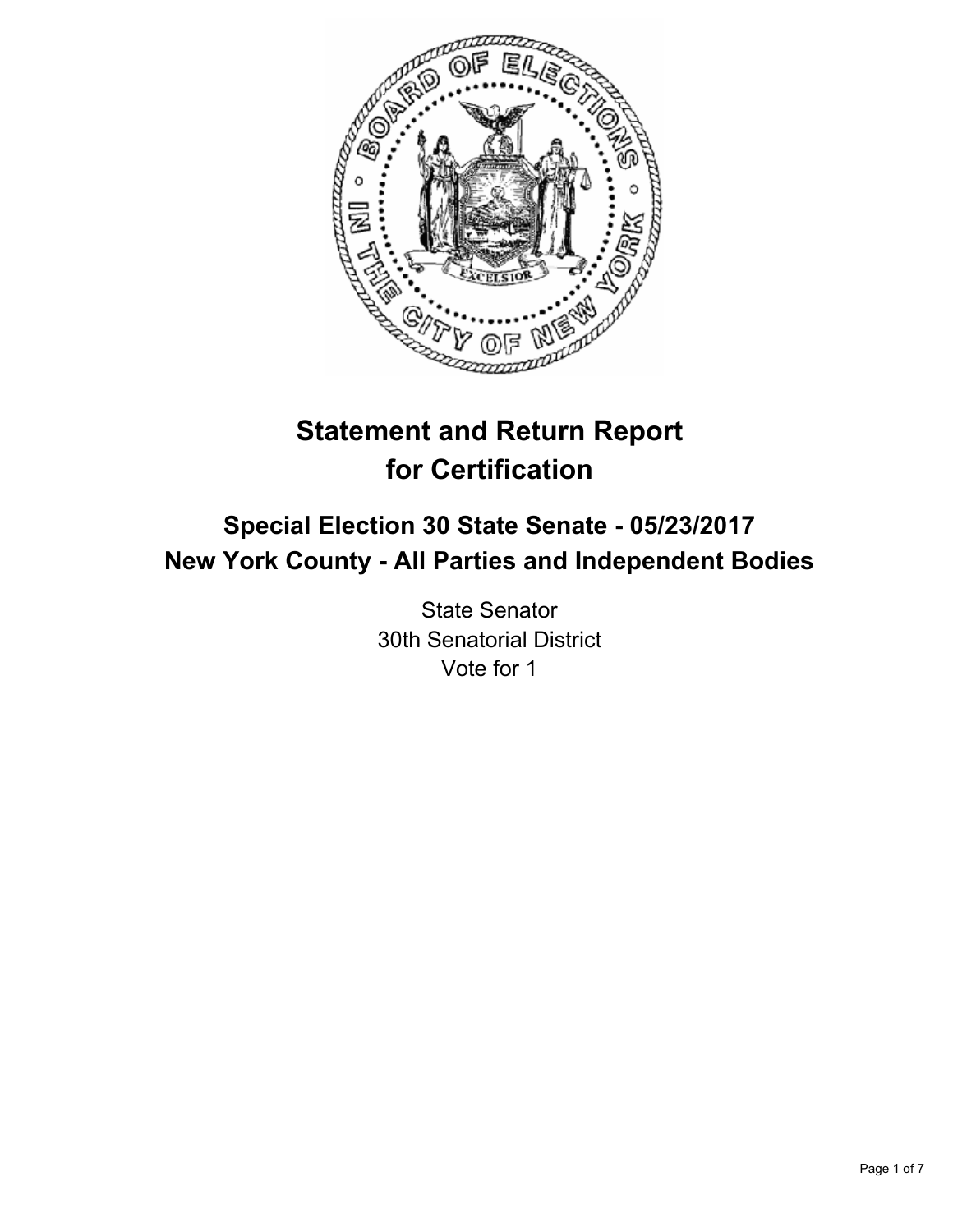

| <b>Total Votes</b>                                       | 61       |
|----------------------------------------------------------|----------|
| JOYCE JOHNSON (WRITE-IN)                                 | 3        |
| AL TAYLOR (WRITE-IN)                                     |          |
| RUBEN D. VARGAS (REFORM)                                 | 0        |
| DAWN SIMMONS (REPUBLICAN)                                | 0        |
| <b>BRIAN BENJAMIN (DEMOCRATIC)</b>                       | 57       |
| <b>Total Applicable Ballots</b>                          | 61       |
| Less - Inapplicable Federal/Special Presidential Ballots | $\Omega$ |
| <b>Total Ballots</b>                                     | 61       |
| <b>AFFIDAVIT</b>                                         |          |
| ABSENTEE / MILITARY                                      | 3        |
| <b>MANUALLY COUNTED EMERGENCY</b>                        | 0        |
| <b>PUBLIC COUNTER</b>                                    | 57       |

| <b>PUBLIC COUNTER</b>                                    | 1,238 |
|----------------------------------------------------------|-------|
| <b>MANUALLY COUNTED EMERGENCY</b>                        | 0     |
| <b>ABSENTEE / MILITARY</b>                               | 110   |
| <b>AFFIDAVIT</b>                                         | 7     |
| <b>Total Ballots</b>                                     | 1,355 |
| Less - Inapplicable Federal/Special Presidential Ballots | 0     |
| <b>Total Applicable Ballots</b>                          | 1,355 |
| BRIAN BENJAMIN (DEMOCRATIC)                              | 1,221 |
| DAWN SIMMONS (REPUBLICAN)                                | 64    |
| RUBEN D. VARGAS (REFORM)                                 | 33    |
| JOYCE JOHNSON (WRITE-IN)                                 | 18    |
| KEITH LILLY (WRITE-IN)                                   | 1     |
| MAX MARKHAM (WRITE-IN)                                   | 1     |
| MAX REGINALD SARINSKY (WRITE-IN)                         | 1     |
| <b>NOEL LEADER (WRITE-IN)</b>                            | 1     |
| SHAKIRA A HENDERSON (WRITE-IN)                           | 1     |
| SHIRLEY EDWARD (WRITE-IN)                                | 1     |
| TRAVIS HARRIS (WRITE-IN)                                 | 1     |
| UNATTRIBUTABLE WRITE-IN (WRITE-IN)                       | 1     |
| WILLIAM P. SMITH (WRITE-IN)                              | 1     |
| <b>Total Votes</b>                                       | 1,345 |
| Unrecorded                                               | 10    |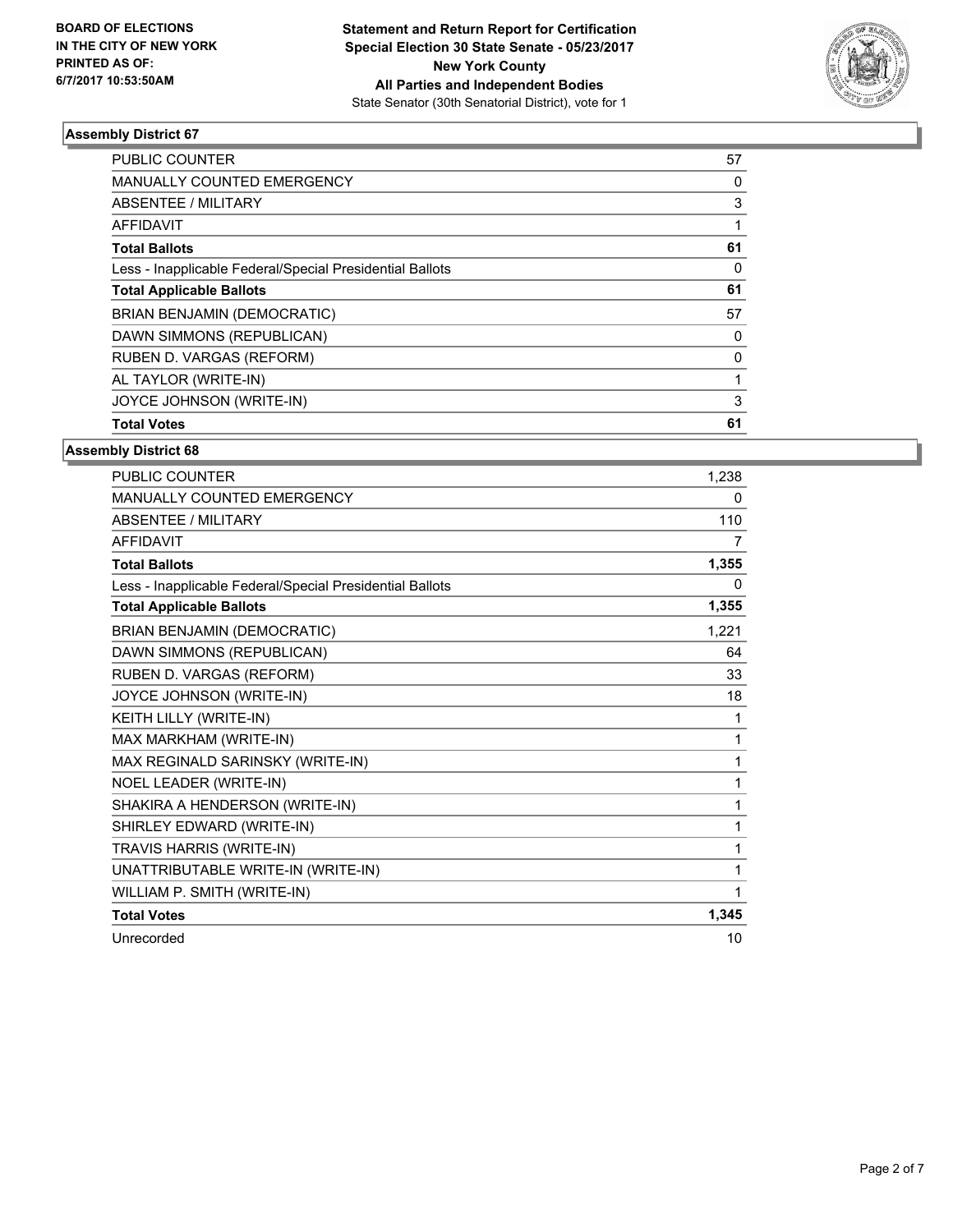

| <b>PUBLIC COUNTER</b>                                    | 2,828 |
|----------------------------------------------------------|-------|
| <b>MANUALLY COUNTED EMERGENCY</b>                        | 0     |
| <b>ABSENTEE / MILITARY</b>                               | 148   |
| <b>AFFIDAVIT</b>                                         | 18    |
| <b>Total Ballots</b>                                     | 2,994 |
| Less - Inapplicable Federal/Special Presidential Ballots | 0     |
| <b>Total Applicable Ballots</b>                          | 2,994 |
| <b>BRIAN BENJAMIN (DEMOCRATIC)</b>                       | 2,627 |
| DAWN SIMMONS (REPUBLICAN)                                | 83    |
| RUBEN D. VARGAS (REFORM)                                 | 81    |
| BERNIE SANDERS (WRITE-IN)                                | 1     |
| BILL PERKINS (WRITE-IN)                                  | 1     |
| CLYDE WILLIAMS (WRITE-IN)                                | 1     |
| HILLARY CLINTON (WRITE-IN)                               | 1     |
| JOYCE GOODMAN (WRITE-IN)                                 | 1     |
| JOYCE JOHNSON (WRITE-IN)                                 | 166   |
| MARC LANDIS (WRITE-IN)                                   | 1     |
| MS. SANDRA JOHNSON (WRITE-IN)                            | 1     |
| THRAWTHE BUMSOUT (WRITE-IN)                              | 1     |
| UNATTRIBUTABLE WRITE-IN (WRITE-IN)                       | 7     |
| <b>Total Votes</b>                                       | 2,972 |
| Unrecorded                                               | 22    |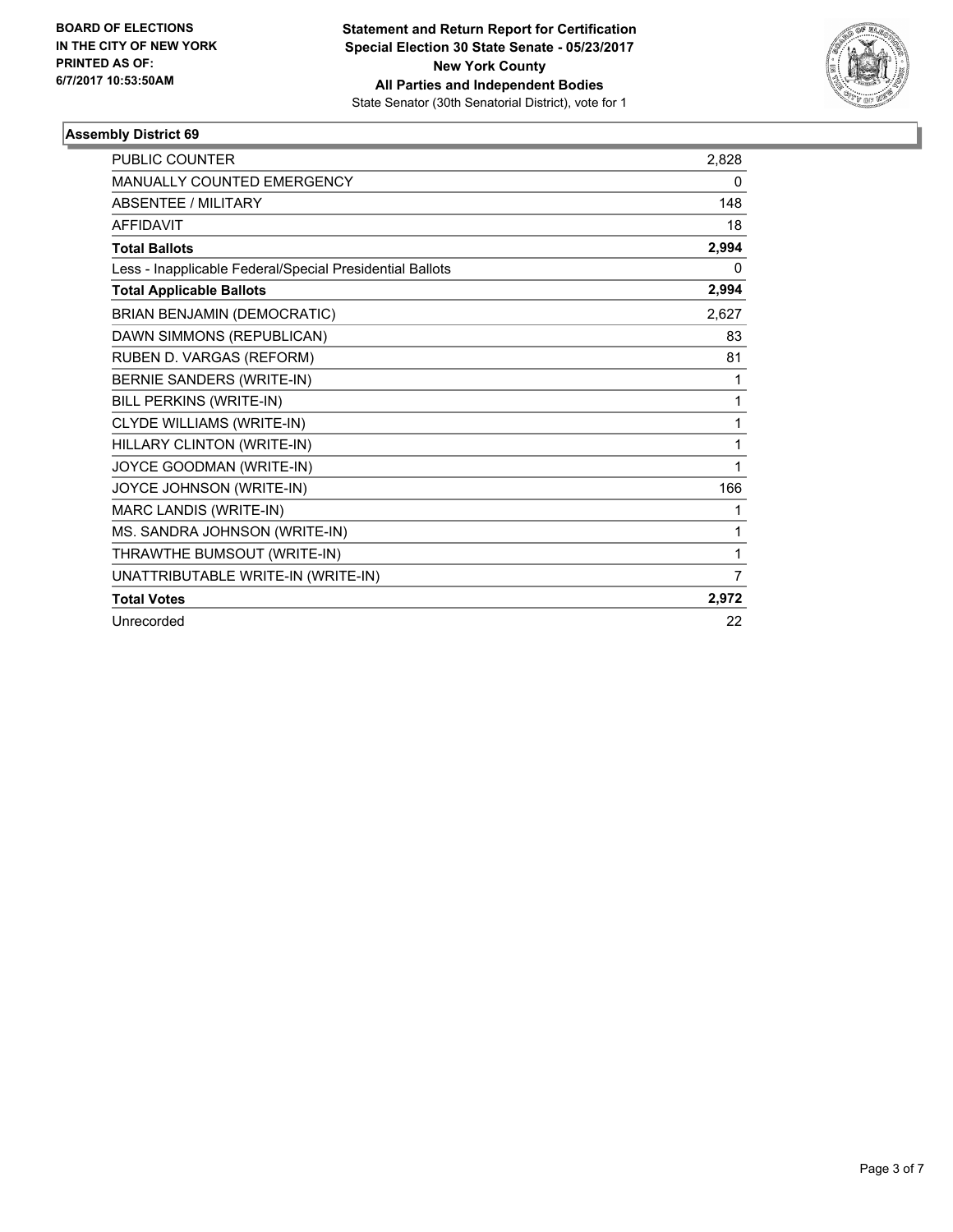

| <b>PUBLIC COUNTER</b>                                    | 2,969 |
|----------------------------------------------------------|-------|
| MANUALLY COUNTED EMERGENCY                               | 0     |
| <b>ABSENTEE / MILITARY</b>                               | 169   |
| <b>AFFIDAVIT</b>                                         | 17    |
| <b>Total Ballots</b>                                     | 3,155 |
| Less - Inapplicable Federal/Special Presidential Ballots | 0     |
| <b>Total Applicable Ballots</b>                          | 3,155 |
| <b>BRIAN BENJAMIN (DEMOCRATIC)</b>                       | 2,893 |
| DAWN SIMMONS (REPUBLICAN)                                | 118   |
| RUBEN D. VARGAS (REFORM)                                 | 59    |
| <b>BILL PERKINS (WRITE-IN)</b>                           | 1     |
| CATHERINE VENTURA (WRITE-IN)                             | 1     |
| CORDELL CLEARE (WRITE-IN)                                | 2     |
| JOHN CHAPMAN (WRITE-IN)                                  | 1     |
| <b>JOY JOHNSON (WRITE-IN)</b>                            | 1     |
| JOYCE JOHNSON (WRITE-IN)                                 | 57    |
| JOYCE SAY JOHNSON (WRITE-IN)                             | 1     |
| <b>JULIA JOHNSON (WRITE-IN)</b>                          | 1     |
| KEITH WRIGHT (WRITE-IN)                                  | 1     |
| MARI MOSS (WRITE-IN)                                     | 1     |
| RUSSELL A MCCALLUM (WRITE-IN)                            | 1     |
| TODD STEVENS (WRITE-IN)                                  | 1     |
| UNATTRIBUTABLE WRITE-IN (WRITE-IN)                       | 6     |
| <b>Total Votes</b>                                       | 3,145 |
| Unrecorded                                               | 10    |

| PUBLIC COUNTER                                           | 1,292 |
|----------------------------------------------------------|-------|
| <b>MANUALLY COUNTED EMERGENCY</b>                        | 6     |
| <b>ABSENTEE / MILITARY</b>                               | 63    |
| <b>AFFIDAVIT</b>                                         | 12    |
| <b>Total Ballots</b>                                     | 1,373 |
| Less - Inapplicable Federal/Special Presidential Ballots | 0     |
| <b>Total Applicable Ballots</b>                          | 1,373 |
| <b>BRIAN BENJAMIN (DEMOCRATIC)</b>                       | 1,308 |
| DAWN SIMMONS (REPUBLICAN)                                | 22    |
| RUBEN D. VARGAS (REFORM)                                 | 17    |
| AVI NAGEL (WRITE-IN)                                     | 1     |
| BILL PERKINS (WRITE-IN)                                  | 1     |
| JOYCE JOHNSON (WRITE-IN)                                 | 17    |
| MARVIN HOLLAND (WRITE-IN)                                | 1     |
| THERESA HASSLER (WRITE-IN)                               | 1     |
| UNCOUNTED WRITE-IN PER STATUTE (WRITE-IN)                |       |
| <b>Total Votes</b>                                       | 1,369 |
| Unrecorded                                               | 4     |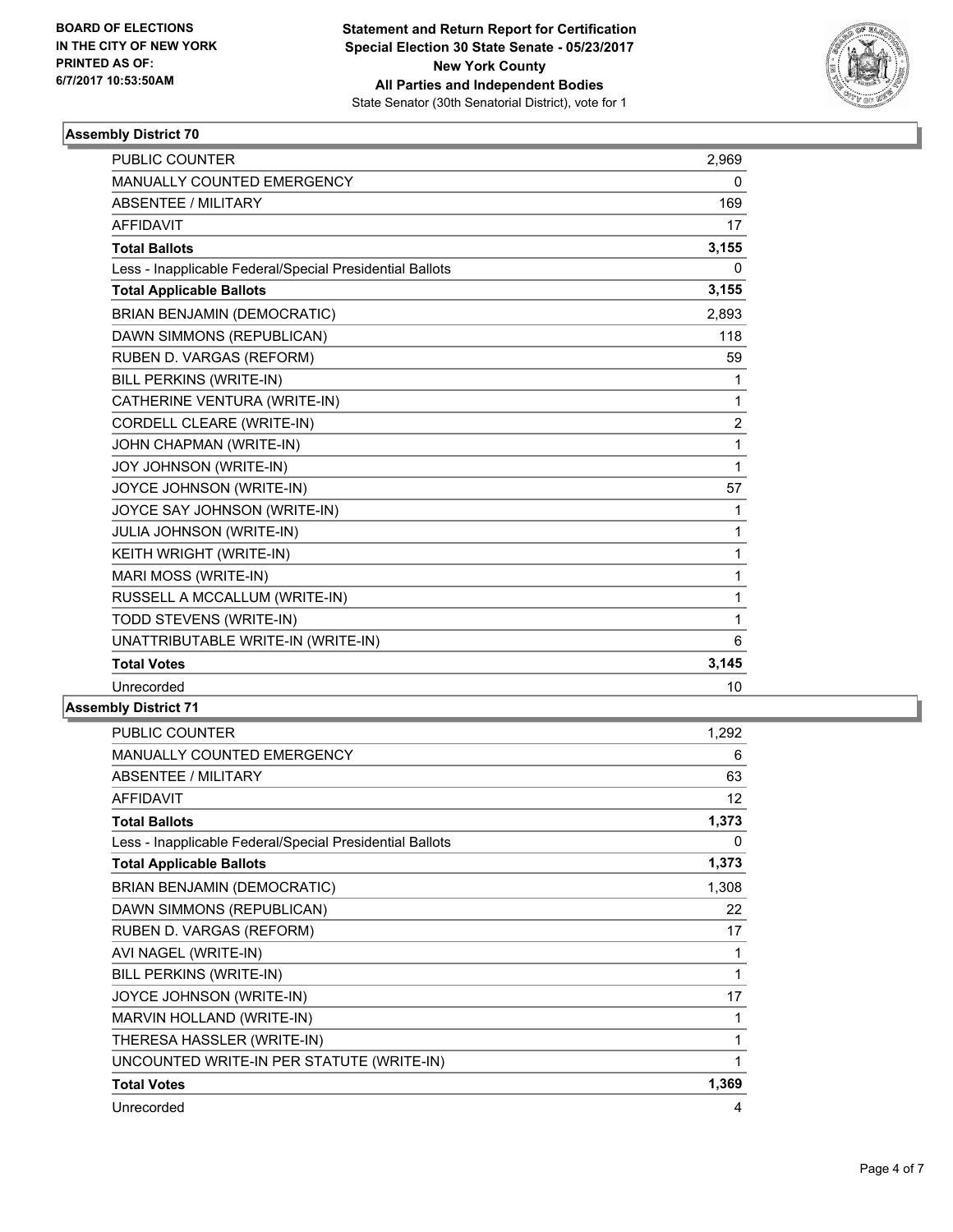

| <b>Total Applicable Ballots</b>                          | 0 |
|----------------------------------------------------------|---|
| Less - Inapplicable Federal/Special Presidential Ballots |   |
| <b>Total Ballots</b>                                     | 0 |
| AFFIDAVIT                                                |   |
| ABSENTEE / MILITARY                                      | 0 |
| MANUALLY COUNTED EMERGENCY                               | 0 |
| PUBLIC COUNTER                                           |   |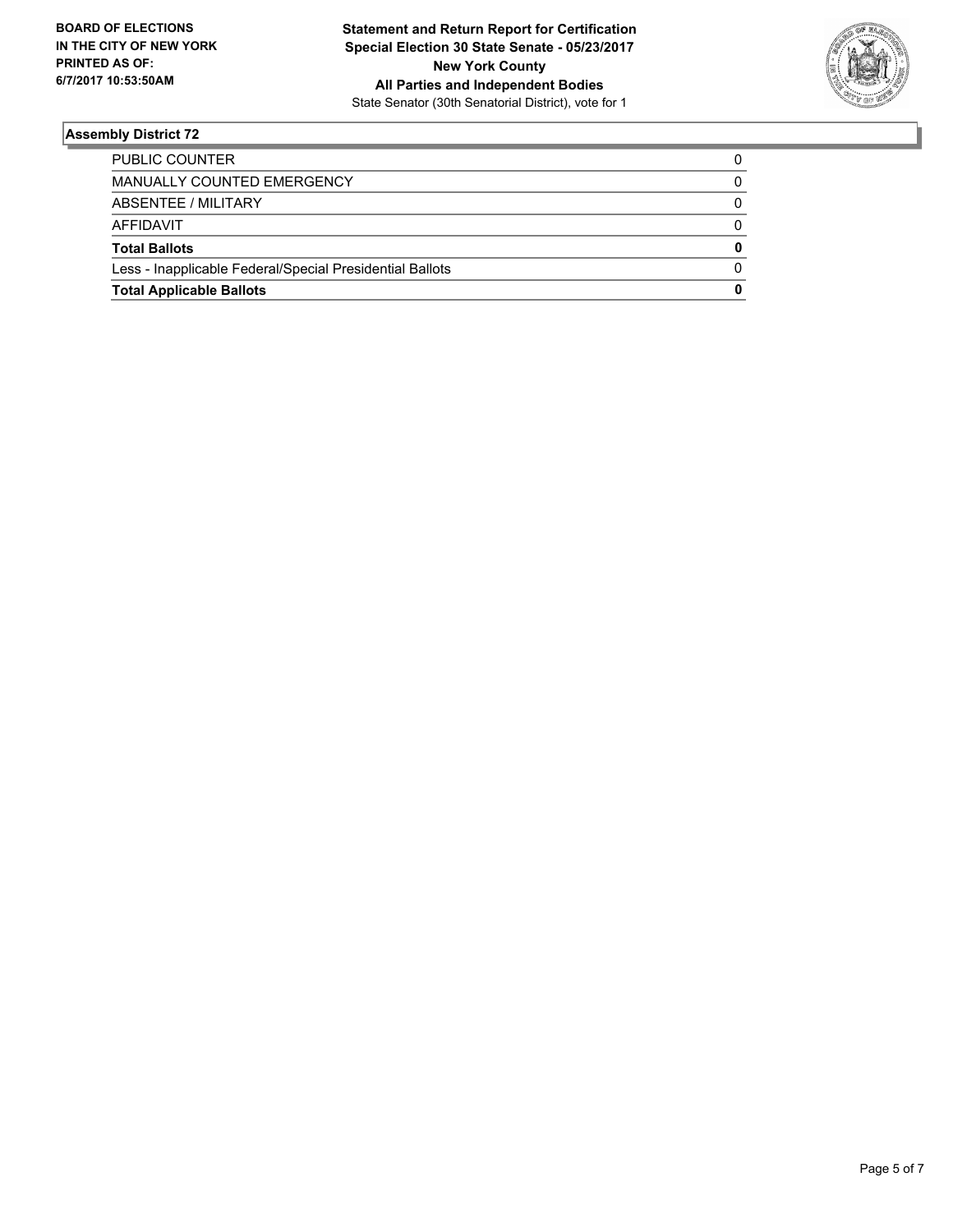

#### **Total for State Senator (30th Senatorial District) - New York County**

|                                                          | 8,892      |
|----------------------------------------------------------|------------|
| <b>Total Votes</b>                                       |            |
| WILLIAM P. SMITH (WRITE-IN)                              | 1          |
| UNCOUNTED WRITE-IN PER STATUTE (WRITE-IN)                | 1          |
| UNATTRIBUTABLE WRITE-IN (WRITE-IN)                       | 14         |
| TRAVIS HARRIS (WRITE-IN)                                 | 1          |
| TODD STEVENS (WRITE-IN)                                  | 1          |
| THRAWTHE BUMSOUT (WRITE-IN)                              | 1          |
| THERESA HASSLER (WRITE-IN)                               | 1          |
| SHIRLEY EDWARD (WRITE-IN)                                | 1          |
| SHAKIRA A HENDERSON (WRITE-IN)                           | 1          |
| RUSSELL A MCCALLUM (WRITE-IN)                            | 1          |
| NOEL LEADER (WRITE-IN)                                   | 1          |
| MS. SANDRA JOHNSON (WRITE-IN)                            | 1          |
| MAX REGINALD SARINSKY (WRITE-IN)                         | 1          |
| MAX MARKHAM (WRITE-IN)                                   | 1          |
| MARVIN HOLLAND (WRITE-IN)                                | 1          |
| MARI MOSS (WRITE-IN)                                     | 1          |
| MARC LANDIS (WRITE-IN)                                   | 1          |
| KEITH WRIGHT (WRITE-IN)                                  | 1          |
| KEITH LILLY (WRITE-IN)                                   | 1          |
| JULIA JOHNSON (WRITE-IN)                                 | 1          |
| JOYCE SAY JOHNSON (WRITE-IN)                             | 1          |
| JOYCE JOHNSON (WRITE-IN)                                 | 261        |
| JOYCE GOODMAN (WRITE-IN)                                 | 1          |
| JOY JOHNSON (WRITE-IN)                                   | 1          |
| JOHN CHAPMAN (WRITE-IN)                                  | 1          |
| HILLARY CLINTON (WRITE-IN)                               | 1          |
| CORDELL CLEARE (WRITE-IN)                                | 2          |
| CLYDE WILLIAMS (WRITE-IN)                                | 1          |
| CATHERINE VENTURA (WRITE-IN)                             | 1          |
| BILL PERKINS (WRITE-IN)                                  | 3          |
| BERNIE SANDERS (WRITE-IN)                                | 1          |
| AVI NAGEL (WRITE-IN)                                     | 1          |
| RUBEN D. VARGAS (REFORM)<br>AL TAYLOR (WRITE-IN)         | 190<br>1   |
| DAWN SIMMONS (REPUBLICAN)                                |            |
| BRIAN BENJAMIN (DEMOCRATIC)                              | 287        |
|                                                          | 8,106      |
| <b>Total Applicable Ballots</b>                          | 8,938      |
| Less - Inapplicable Federal/Special Presidential Ballots | 8,938<br>0 |
| <b>AFFIDAVIT</b><br><b>Total Ballots</b>                 | 55         |
| ABSENTEE / MILITARY                                      | 493        |
| <b>MANUALLY COUNTED EMERGENCY</b>                        | 6          |
| PUBLIC COUNTER                                           | 8,384      |